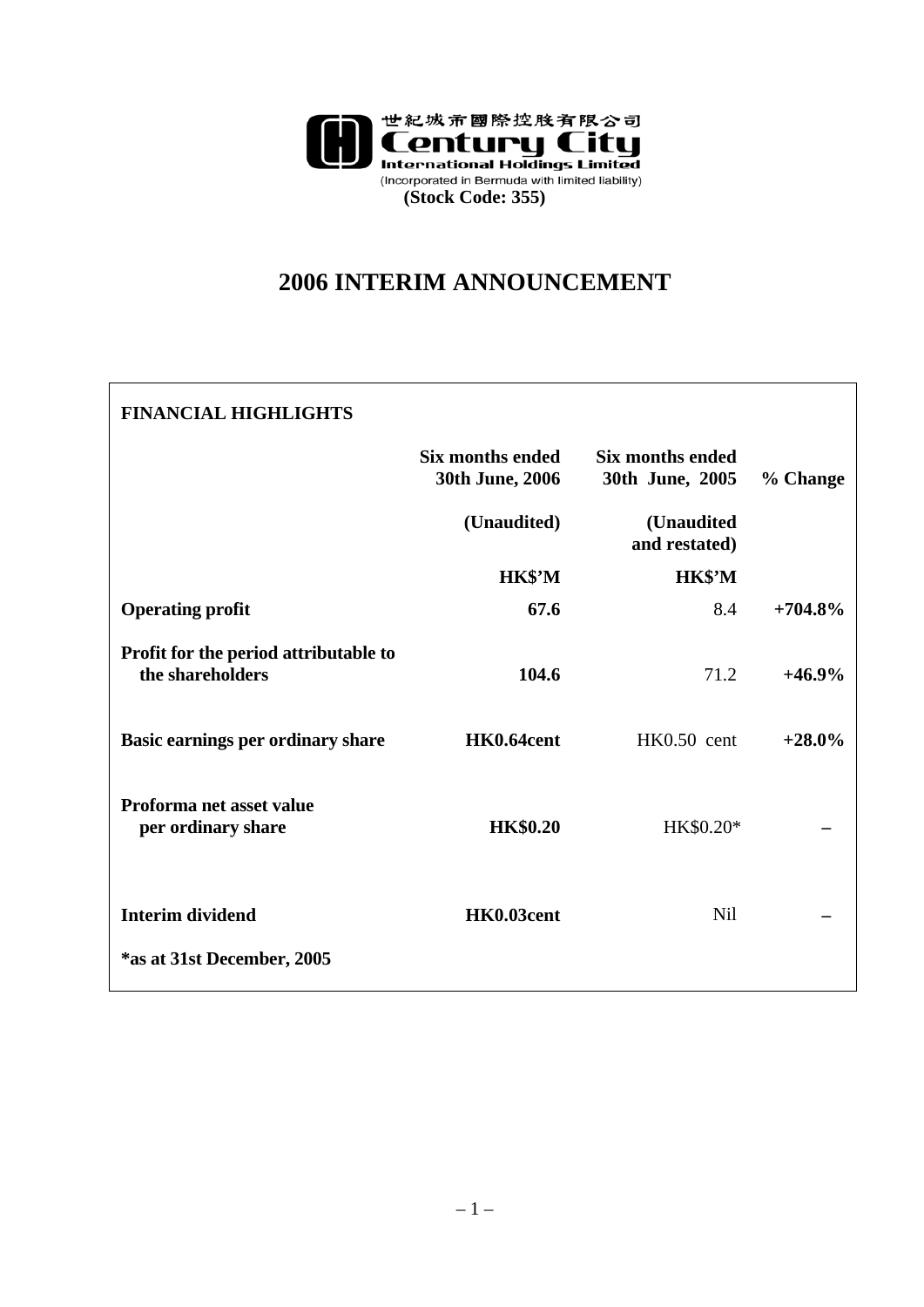

**Press Release** September 18, 2006 **For Immediate Release** 

## **Century City Group Announces 2006 Interim Results**

Century City International Holdings Limited ("the Group", stock code: 355) announced today the interim results for the period ended June 30, 2006.

For the period under review, the Group attained an unaudited consolidated profit attributable to shareholders of HK\$104.6 million, representing an increase of about 46.9% as compared with the profit of HK\$71.2 million (as restated) recorded for the corresponding period in 2005.

In view of the satisfactory results achieved, the Directors have resolved to declare the payment of a interim dividend of HK0.03 cent per ordinary share for the financial year ending December 31, 2006 (2005 – nil).

As at June 30, 2006, the Group beneficially held approximately 54.7% of the issued ordinary shares of Paliburg Holdings Limited, the listed principal subsidiary of the Group, which in turn beneficially held approximately 45.6% of the issued ordinary shares of Regal Hotels International Holdings Limited, apart from certain holdings in the issued warrants and convertible preference shares of Regal.

For the six months ended June 30, 2006, Paliburg attained an unaudited consolidated profit attributable to shareholders of HK\$209.1 million, representing an increase of about 47.3% as compared with HK\$142.0 million (as restated) recorded for the corresponding period in 2005.